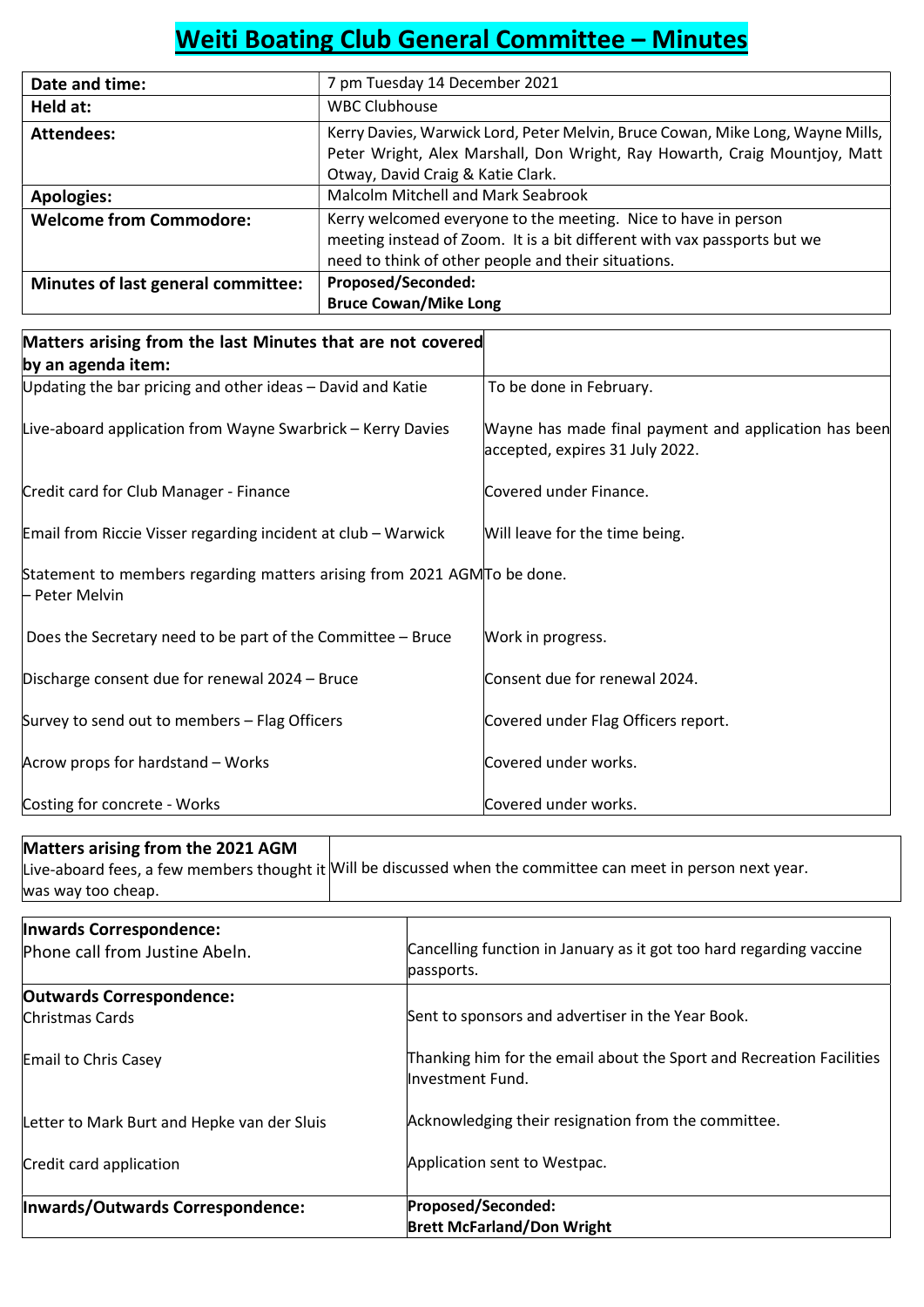| <b>Resignations:</b><br>Colin Steeples (S) | Sold Hypnotic and relinquished mooring.                                                                                                                                                                                                                                    |
|--------------------------------------------|----------------------------------------------------------------------------------------------------------------------------------------------------------------------------------------------------------------------------------------------------------------------------|
| Sam Harken (S)                             | Has not paid membership, have sent him an email to advise his membership has expired.                                                                                                                                                                                      |
|                                            | Discussion look place it someone resigns and joins again if they must pay the entrance fee<br>again. As per rule 14 if they resign and re-join they don't have to pay the entrance fee again<br>as long they were financial members with all dues paid when they resigned. |
| <b>New Members:</b>                        |                                                                                                                                                                                                                                                                            |
| Andrew Burgess                             | Senior member who has brought Caesars Palace 10.5 metre launch. Proposed by Jono<br>Shaw and seconded by Peter Melvin                                                                                                                                                      |
| <b>Resignations/New Members:</b>           | <b>Proposed / Seconded:</b><br>Matt Otway/Ray Howarth                                                                                                                                                                                                                      |

# Sub-committee reports

# Flag Officers report – Kerry Davies to report

# Christmas Party

- The survey done by Katie indicated a very low attendance.
- The Flag Officers accept the Club Managers advice and recommend that there be no Christmas Party
- It is however hoped to have a get together in the New Year Possibly make a significant focus on the Commodore's w/e

# Filtration System

- Concluded that the cleaning of the cess pits should be scheduled into Glen's work programme to ensure that this is kept on top of
- No definitive reply from IWS regarding the increased load if a fast-wash system is introduced

Kerry advised that Wayne has received a reply from IWS yesterday which was forwarded onto Kerry and Warwick. The report will be forwarded onto the Works Committee in due course. Wayne raised concerns that the quick haul rate in the survey is too low, it was agreed to take this figure out.

#### Additional members to the Finance Committee

- In view of the significant expenditure over the next few years it was agreed that additional expertise would be a benefit
- The Secretary will seek suitable people with the right expertise and report back to the Committee

# Vision Working Group

- Thanks to all those that provided feedback for the survey
- Amendments have been made and it will be sent out alongside the Broadreach on the 19 Dec
- Your previous completed surveys will be deleted` so please fill the survey out again
- Please also encourage all other members to complete a survey

# Live-aboards

- Wayne Swarbrick has paid all debts that he owed to the Club
- Letter to Wayne Swarbrick to approve his Live-aboard application note renewal will be from 1st August 2022 Secretary needs to be part of the Committee
	- No progress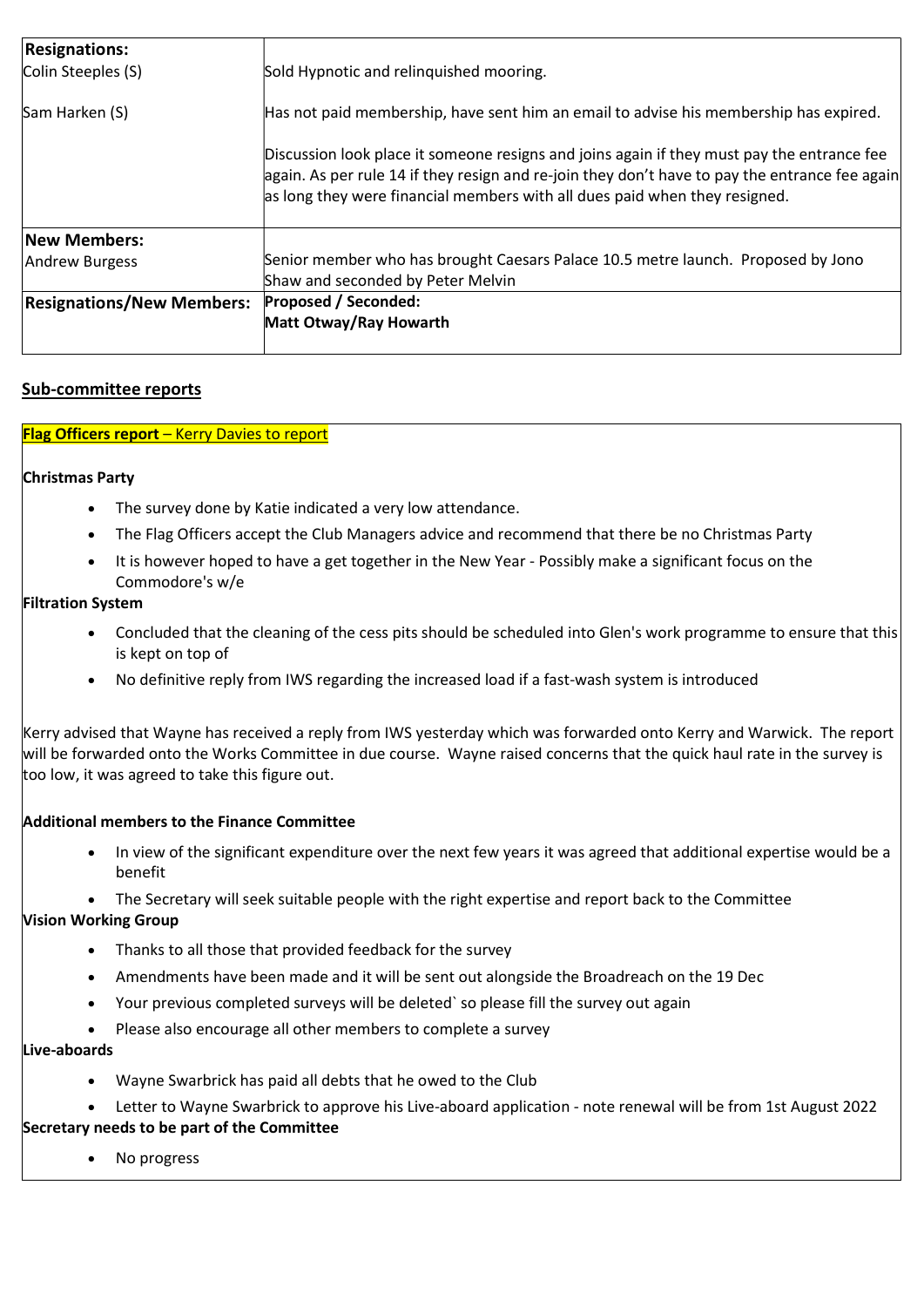#### Finance – Bruce Cowan to report

#### Analysis of income and costs across the various club Cost Entities

 The ABC analysis (that has been part of the finance committee's cost analysis for several years) has been updated



# image.png 82.1 KB View full-size Download

# Late Payers

- Stephen Greenwood. The Committee approved that he pay invoices in instalments for the year
- 1 hardship approved paying \$100/week Total outstanding = \$1,045 so 10 weeks
- Dan paying \$300/fortnight
- Ikenn, this to be written off in due course
- Elias will pay \$200 on 16 Dec and balance on 16 Jan
- Wilkinson Warwick is going to speak to him
- $\bullet$

#### Accounts Receivable (as at 4 December)

|     |                     | Actual outstanding |                         |
|-----|---------------------|--------------------|-------------------------|
|     | Total outstanding   | \$12,223           | $($ lkenn = \$1,182)    |
| Dec | (This month)        | \$1,670            |                         |
| Nov | (30 days)           | \$6,033            |                         |
| Oct | $(60 \text{ days})$ | \$1,405            |                         |
|     | Pre Oct (90 days)   | \$4,785            | $($ lkenn = \$1,182 $)$ |

#### Long term outstanding (over 90 days)

- Wilkinson \$713 30 days \$72 60 days \$72 >90 days \$596.2
- Nick Elias \$266 \$266 (pd\$160)
- Daniel Miles \$1,056 \$1,056 (pd \$290)

# Profit and Loss Actuals vs Budget April- November

- see P&L circulated by Louise
- Revised Presentation of the Financials outputs attached with this email

#### Bank Balances (4 December)

 $\bullet$  Cheque  $$33,871$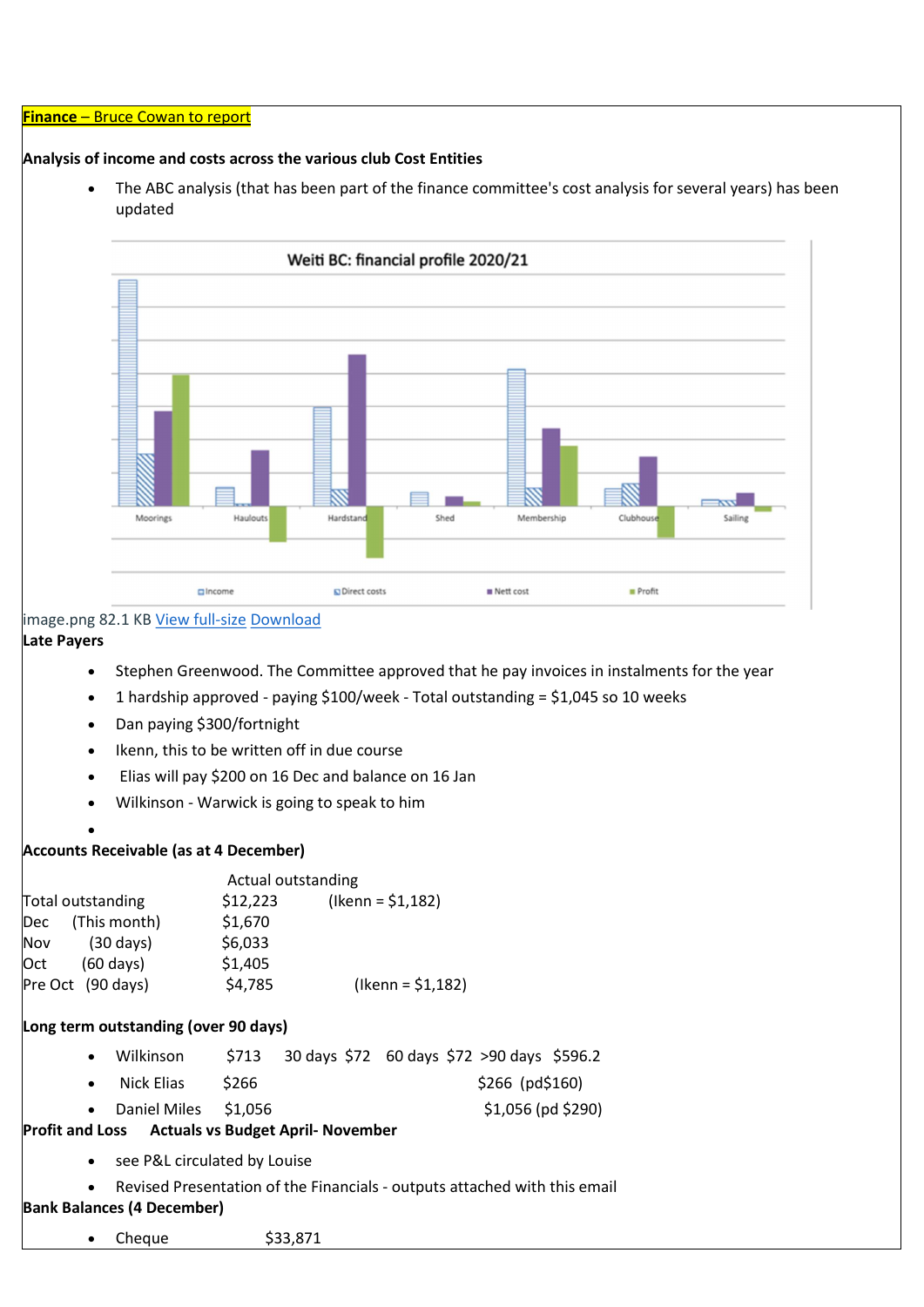- Term investment \$150,889 increased by \$50,000
- Simple Saver \$187,861

 $\bullet$  Pile Fund  $$61,440$ 

#### Balance Sheet

See report sent by Louise - the Term Deposits have still not been actioned by the bank

 June July August Sept Oct Nov Cash on hand \$93,551 \$72,241 \$184,018 \$259,985 \$266,924 \$221,596 Pile Fund \$92,913 \$94,916 \$96,921 \$55,432 \$57,434 \$59,437 Term Deposit \$100,484 \$100,484 \$100,484 \$100,889 \$100,889 \$210,536

# Bills to be paid

As per below.

Created: 10/12/2021 11:41 AM

# **Aged Payables [Summary]**

As of 10/12/2021

|                                    |                  |            |            |        |         | Email: weiti@xtra.co.nz |
|------------------------------------|------------------|------------|------------|--------|---------|-------------------------|
| Name                               | <b>Total Due</b> | <b>Dec</b> | <b>Nov</b> | Oct    | Pre-Oct |                         |
| CardSmart                          | \$81.66          | \$0.00     | \$81.66    | \$0.00 | \$0.00  |                         |
| Clark, Katie -<br>reimbursement    | \$19.26          | \$0.00     | \$19.26    | \$0.00 | \$0.00  |                         |
| <b>Eft Pos</b>                     | \$80.07          | \$80.07    | \$0.00     | \$0.00 | \$0.00  |                         |
| Hand at Home                       | \$75.00          | \$75.00    | \$0.00     | \$0.00 | \$0.00  |                         |
| Howarth, Ray                       | \$348.57         | \$348.57   | \$0.00     | \$0.00 | \$0.00  |                         |
| Mitre10                            | \$18.46          | \$18.46    | \$0.00     | \$0.00 | \$0.00  |                         |
| Powershop                          | \$402.22         | \$402.22   | \$0.00     | \$0.00 | \$0.00  |                         |
| Spark Business                     | \$205.10         | \$205.10   | \$0.00     | \$0.00 | \$0.00  |                         |
| Warehouse Stationery               | \$213.00         | \$0.00     | \$213.00   | \$0.00 | \$0.00  | ŗ.                      |
| Waste Management<br>(Transpacific) | \$287.21         | \$0.00     | \$287.21   | \$0.00 | \$0.00  |                         |
| <b>Water Care Services</b><br>Ltd  | \$84.81          | \$84.81    | \$0.00     | \$0.00 | \$0.00  |                         |
| Wet & Forget-War<br>Paint          | \$210.00         | \$210.00   | \$0.00     | \$0.00 | \$0.00  |                         |
| Woolworths                         | \$122.98         | \$55.00    | \$67.98    | \$0.00 | \$0.00  |                         |
| Wright, Deb & Pete                 | \$518.62         | \$0.00     | \$518.62   | \$0.00 | \$0.00  |                         |
| Total:                             | \$2,666.96       | \$1,479.23 | \$1,187.73 | \$0.00 | \$0.00  |                         |
| Ageing Percent:                    |                  | 55.5%      | 44.5%      | 0.0%   | 0.0%    |                         |

# Geo Lt Itemmona  $$26.25 - ne-$  kap to the

# Motion: That the above payments be approved and payment be made

#### Progress with Bank

- Prepaid Credit Card has been ordered and will be loaded once it comes through
	- Maximum load value of \$999
	- Maximum stored value amount at any one time is \$999
	- Maximum load amount over a consecutive 12-month period is \$9,999
	- Cash withdrawals via ATMs (ATM cash withdrawal fee applies) [Necessary for sail prizes]
- I still have to follow up regarding the setting up of the new accounts

#### Louise Being away

Now looking at being back by end of Feb at the latest

# Audit of Purchasing Process

• Next Audit to be done in February

Weiti Boating Club **PO Box 207** Whangaparaoa